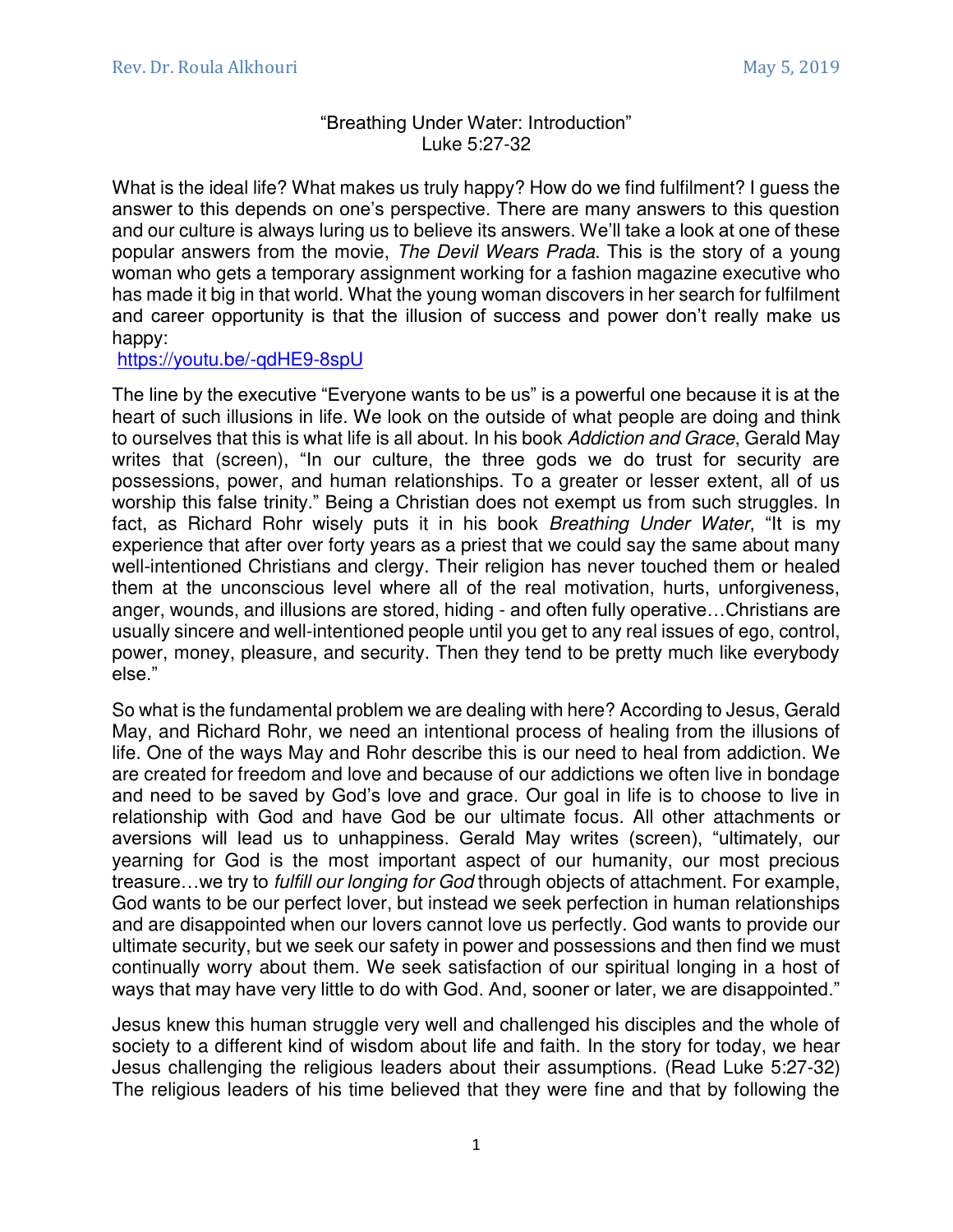rules of religion they had become pure. But if they were really transformed, they would have extended love to others just like God does instead of seeing themselves as superior to others. Table fellowship was an important part of Jesus' ministry and it was a radical kind of event because it always included those who were considered "sinners" by society. Tax collectors at the time were despised because they collaborated with Rome and often fleeced their neighbors. They represented the worst of the corruption and exploitation of that time. Yet, in the kingdom of God as Jesus' presented it, even the worst of us have a chance to be redeemed and to experience freedom. Levi and his table companions represented that great reversal of expectations in the kingdom of God. Levi walked away from a lucrative (we may say today a six-figure) salary to follow Jesus and to help others. It was such a great occasion for celebration that it would not have been surprising that Jesus was celebrating such transformation! We often look at the Pharisees and think of them negatively, but if we are honest with ourselves, we would see that we have a lot more in common with them than with Jesus. They were the folks who followed the rules and teachings of religion. They saw the need to stay away from the "bad" people out there lest they got corrupted by them. They judged people based on their immoral and unethical behaviors. They always found justifications for their behaviors in the Bible or religious teachings. They knew about God's grace but didn't really believe that one could just be loved and free without following the rules of religion. They believed in God but didn't necessarily have a deep personal experience of God's grace in their own hearts.

I love that Jesus did not argue with them about who was a sinner and who was not. He refused to get into that kind of moral argument. Instead, he called them to have mercy and to look at his ministry of healing as the way to fulfill God's will on earth. He came to heal the sick. Who could argue with that? The irony of all of this is that the Pharisees themselves needed to be healed. If we are truly honest with ourselves, all of us are in need of God's grace.

And so today we begin a journey toward healing and wholeness using the intentional process of the Twelve Steps that are usually used by Alcoholics Anonymous to help all of us find the inner freedom and spaciousness that comes from opening ourselves to God's grace. Here are the four assumptions of this journey according to Richard Rohr (screen for headings):

1. **We are all addicts:** This is a challenging one for us because we are often unaware of our inner bondage. If you are struggling with believing this one, try answering the questions listed below (in your bulletin/announcements) by Gerald May and see what you think.

2. '**Stinking Thinking' is the universal addiction.** This is about our patterns of thinking that keep us stuck in pursuing fulfilment through the unholy trinity of power, possessions, and perfect human relationships. Some examples of this kind of thinking are (Screen): Resenting other people, self-centeredness, blaming other people, feeling superior to everyone else, grandiosity, ill-will towards strangers, focus on the faults of other people, viewing the world in black and white, and always attributing negative motives behind the actions of others

3. **All societies are addicted to themselves and create deep codependency on them**. These are shared cultural addictions about power, possessions, and relationships.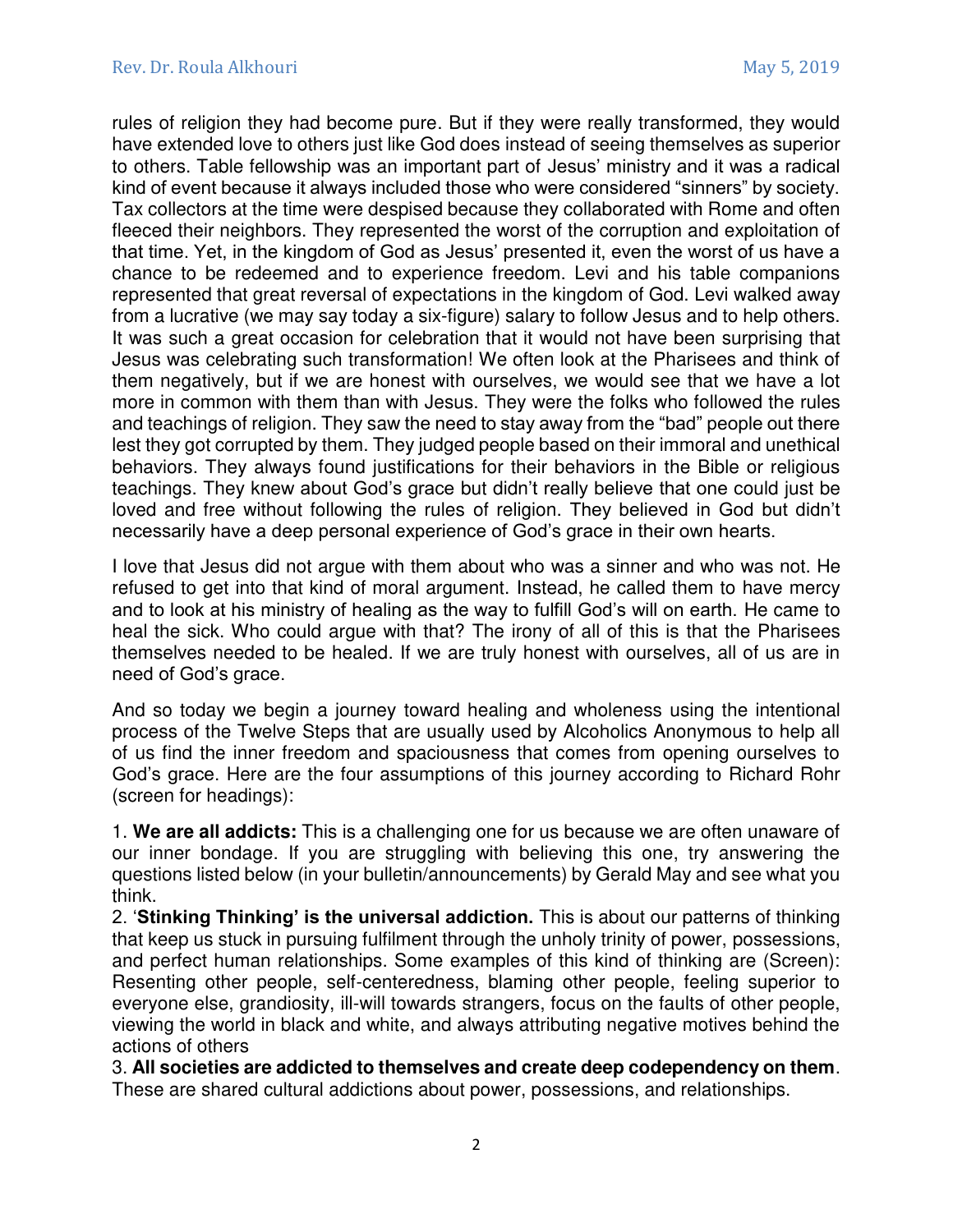4. **Some form of alternative consciousness is the only freedom from this self and from cultural lies.** Often times we are stuck in dualistic win/lose types of patterns of thinking. We need to be healed by God to let a different kind of awareness to emerge. We need the reversal of the gospel of Jesus Christ to challenge and heal us. Just like AA and Richard Rohr say (screen), "We suffer to get well. We surrender to win. We die to live. We give it away to keep it."

I listened yesterday to a radio interview with Adora Svitak. This is a young woman who at the age of 12 gave a TED talk that went viral because it challenged people's views about what adults could learn from children: https://youtu.be/UIZIY20Yga8.

So this journey may be tough for us but the good news is that it is possible for us to go through this because God is our guide. We are not alone and even though we may experience the pain of letting go of what we have known, we can be sure that the transformation process of God's grace is well worth the pain. The waters of baptism give us courage that even when we feel like we are going under or drowning, something new is being born in us.

Let us listen to Psalm 23 paraphrased by Nan Merrill as an invitation to us to trust God on this journey: O my Beloved, you are my shepherd, I shall not want; You bring me to green pastures for rest and lead me beside still waters renewing my spirit, You restore my soul. You lead me in the path of goodness to follow Love's way. Even though I walk through the valley of the shadow and of death, I am not afraid; For You are ever with me; Your rod and Your staff, they guide me, they give me strength and comfort. You prepare a table before me in the presence of all my fears; you bless me with oil, my cup overflows. Surely goodness and mercy will follow me

all the days of my life;

and I shall dwell in the heart

of the Beloved

forever. Amen.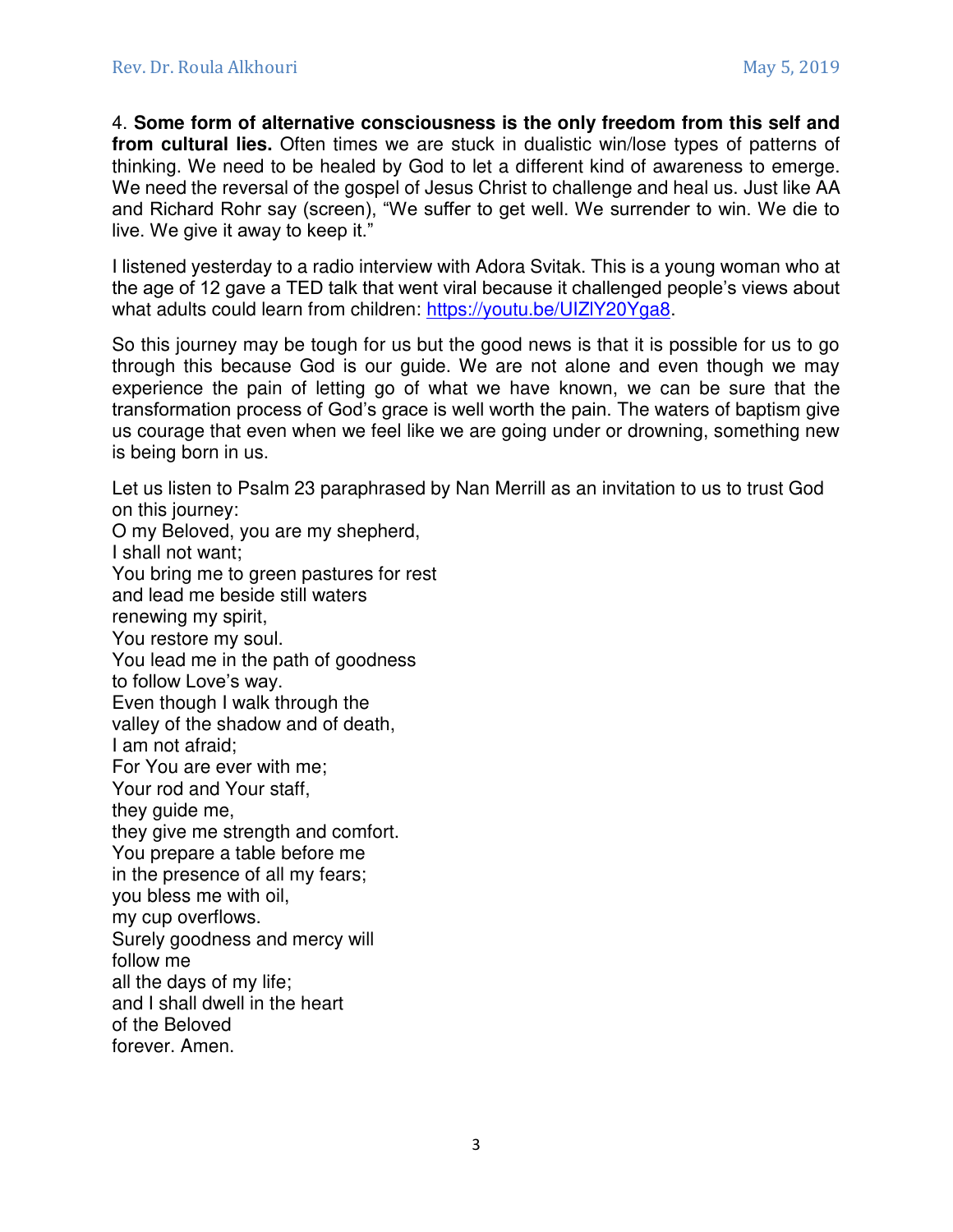## **Some Guidance and Questions by Gerald May's to Help Raise Our Awareness**

Addiction is any compulsive, habitual behavior that limits the freedom of human desire. It is caused by the attachment, or nailing, of desire to specific objects. The word behavior is especially important in this definition, for it indicates that action is essential to addiction. As I have indicated, attachment of desire is the underlying process that results in addictive behavior…As we shall see, the relationship between attachment and addiction is not as simple as it might sound. For one thing, the brain never completely forgets its old attachments, so the absence of conscious desire does not necessarily mean attachment is gone. In fact, because of the tricks our minds play on us, many of our addictions are able to exist for years completely outside our awareness; it is only when our addictions are frustrated or cause us conflict that we have an opportunity to notice how attached we truly are.

Another complicating factor is that behavior is not limited to external physical activity. Thinking is also a behavior, a "doing." Thus images, memories, fantasies, ideas, concepts, and even certain feeling states can become objects of attachment, and one can become fully addicted to them. We have all experienced obsessive thoughts—the tune that repeatedly runs through the mind, the unrealistic worry that refuses to go away. Perhaps we have also recognized that there are certain images of ourselves or concepts about the world that we somehow feel deeply forced to hold on to. Some of us might even admit to having been addicted to certain moods—depression, shyness, cynicism, and the like.

With these additional considerations in mind, it is obvious that still more precision is needed to adequately understand the nature of addiction. We can take a significant step toward precision by exploring five essential characteristics that mark true addiction: (1) tolerance, (2) withdrawal symptoms, (3) self-deception, (4) loss of willpower, and (5) distortion of attention. We can use these five characteristics to determine areas of addiction within our own lives and to distinguish the slavery of addiction from the freedom of true caring.

First, some questions that might reveal tolerance:

- Do I feel that the amount of money and possessions I have right now is sufficient for my security, or do I feel I'd really be better off with more?
- Is my sense of power and control sufficient, or do I feel I need more?
- Are the important people in my life reliable, understanding, and loving enough, or would I feel more secure if they were more so?

Second, some questions about withdrawal symptoms:

- How do I feel if someone or something threatens to take away my possessions, power, or relationships?
- In a typical week, how much time, worry, and energy do I spend trying to hold on to these things?
- If I were to lose one or more of them, how would I feel?
- In the past, when I have suffered such losses, did I experience the stress reaction of withdrawal (anxiety, physical agitation, tremulousness, irritability, and so on)?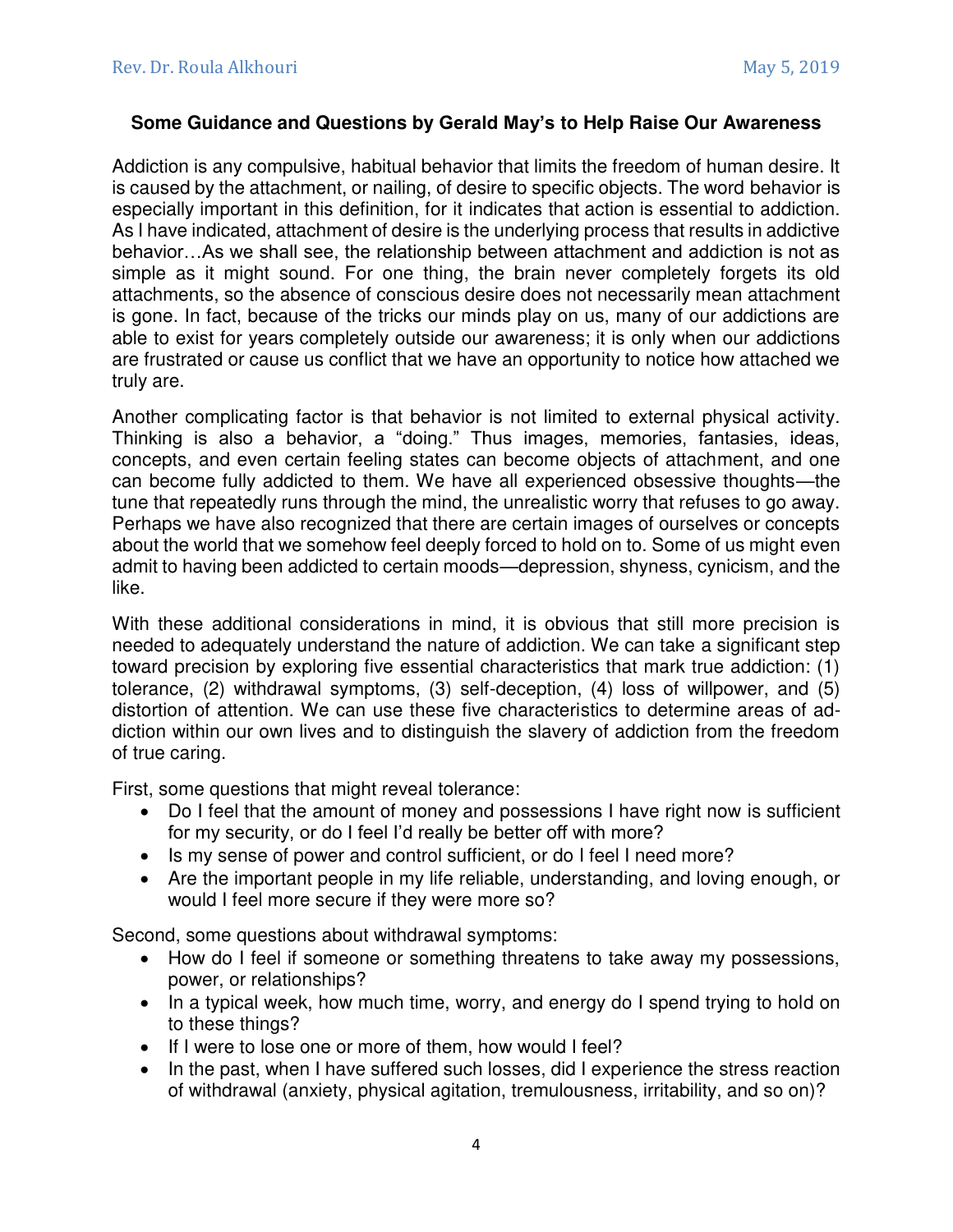• Have I experienced the backlash or rebound reactions of withdrawal (feelings of deep insecurity, an "end-of-the-world" kind of vulnerability)?

Third, some questions about self-deception:

- Do I ever find myself making excuses, denials, or playing other mind tricks to rationalize acquiring more possessions or power or to justify destructive behaviors in relationships?
- Have there been occasions when I've wanted to hide some of my possessions from others or to disclaim my power because I really think I have too much?
- Have I sometimes just discovered myself caught up in some security-seeking behavior that I would never have chosen if I'd had my wits about me?
- Have friends or family reflected that they think I'm more attached to some of these things than I myself feel I am?
- Do I sometimes have trouble settling down for quiet reflection, perhaps because I don't want to confront my own truth about these things?
- Have I ever found myself thinking "I can take it or leave it" or "I can handle it" in relation to possessions, power, or relationships?

Fourth, questions about loss of willpower:

- Have I ever made any resolutions to ease the importance I give to possessions, power, or relationships?
- Have I felt success or failure, pride or defeat with these resolutions, and what were the consequences of those feelings?
- Have I resolved, for example, to contribute more to charity or to be more giving than receiving or to avoid certain kinds of relationships, only to find myself behaving in the same old ways?
- Have I ever gotten to the point with any of these areas where my feelings changed from simple desires to real compulsion, a demanding need that truly seemed out of my control?

Fifth, a question about distortion of attention:

• Where and when do my concerns about possessions, power, or relationships kidnap my attention and eclipse my concern for:

My love of God? My love of others? My love of myself?